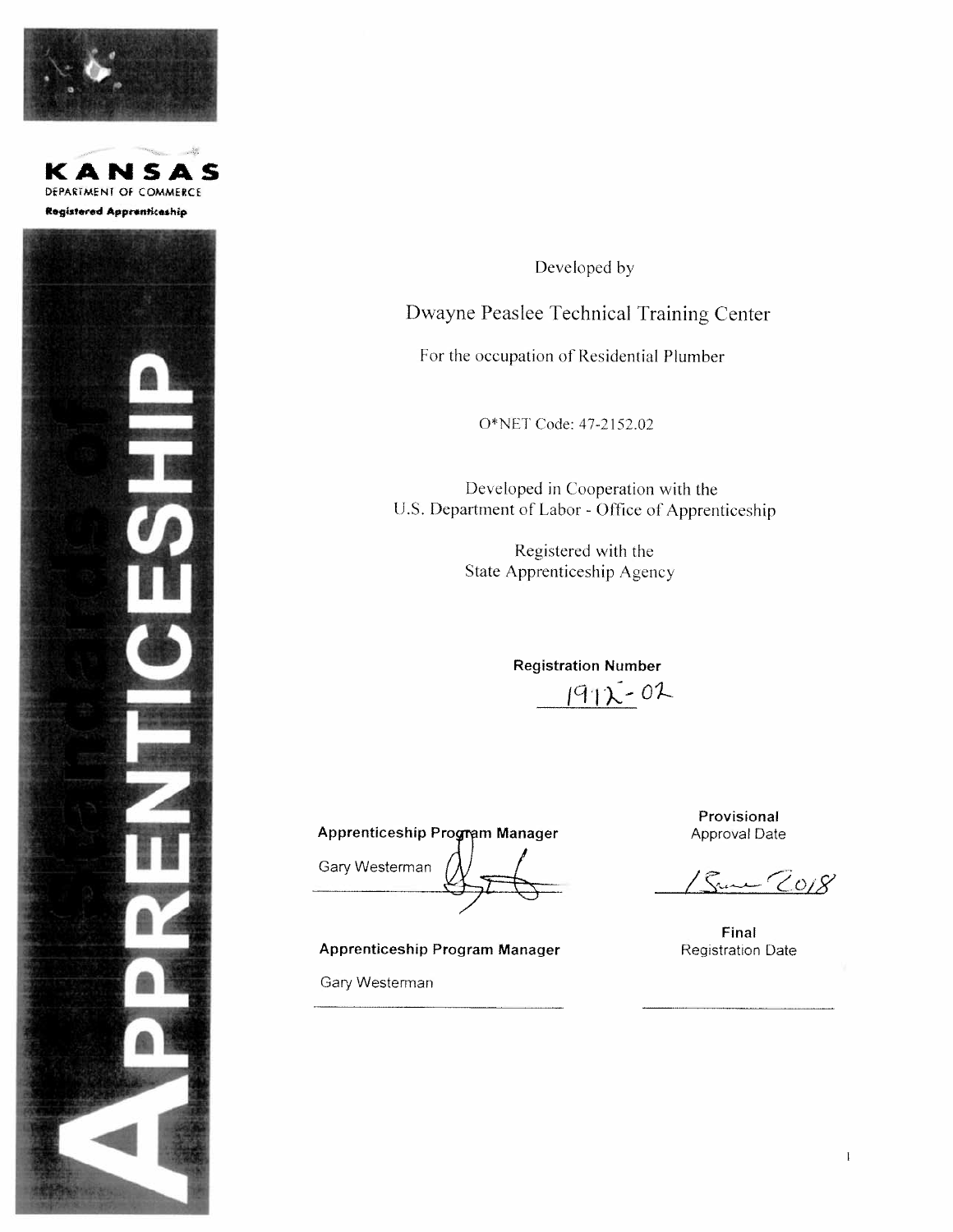| DEFINITIONS                                                                                                             |  |
|-------------------------------------------------------------------------------------------------------------------------|--|
|                                                                                                                         |  |
| <b>WORK EXPERIENCE.</b>                                                                                                 |  |
|                                                                                                                         |  |
|                                                                                                                         |  |
|                                                                                                                         |  |
| <b>RATIO</b>                                                                                                            |  |
|                                                                                                                         |  |
|                                                                                                                         |  |
|                                                                                                                         |  |
|                                                                                                                         |  |
| Selection <b>Execution Constitution of the Constitution</b> Constitution of the Selection Constitution of the Selection |  |
|                                                                                                                         |  |
|                                                                                                                         |  |
|                                                                                                                         |  |
| CERTIFICATE OF COMPLETION                                                                                               |  |
|                                                                                                                         |  |
|                                                                                                                         |  |
|                                                                                                                         |  |
|                                                                                                                         |  |
|                                                                                                                         |  |
| CONSULTANT.                                                                                                             |  |
|                                                                                                                         |  |
|                                                                                                                         |  |
|                                                                                                                         |  |

# Contents

 $\frac{1}{2}$ 

 $\frac{1}{2}$ 

 $\label{eq:1} \frac{1}{2} \left( \frac{1}{2} \right) \frac{1}{2} \left( \frac{1}{2} \right)$ 

 $\sim$   $\,$   $\,$   $\,$   $\,$   $\,$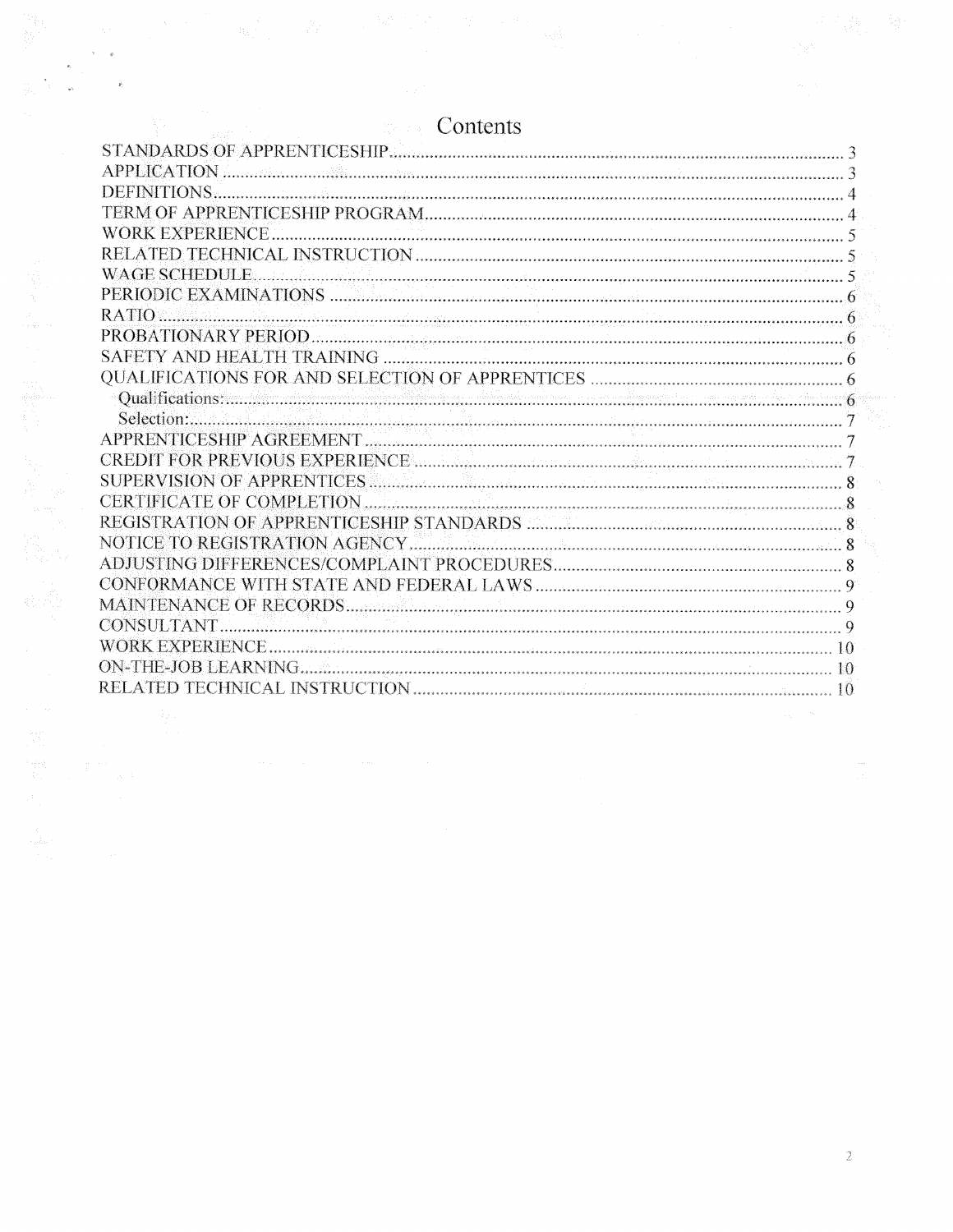# **STANDARDS OF APPRENTICESHIP**

# **APPLICATION**

This Application for Approval of Standards of Apprenticeship is hereby officially submitted for approval to the Kansas Department of Commerce-Kansas Apprenticeship Council

on this 18th day of May 2018

By signing this document, I certify that I or someone in my employ has the necessary experience, license(s) and certification(s) to conduct training in this occupation.

Waiingbeiter Pe Leclavical et of the TE BITE FECTAN CO.<br>Employer or Company (Sponsor)

Signature and Date

Executive Director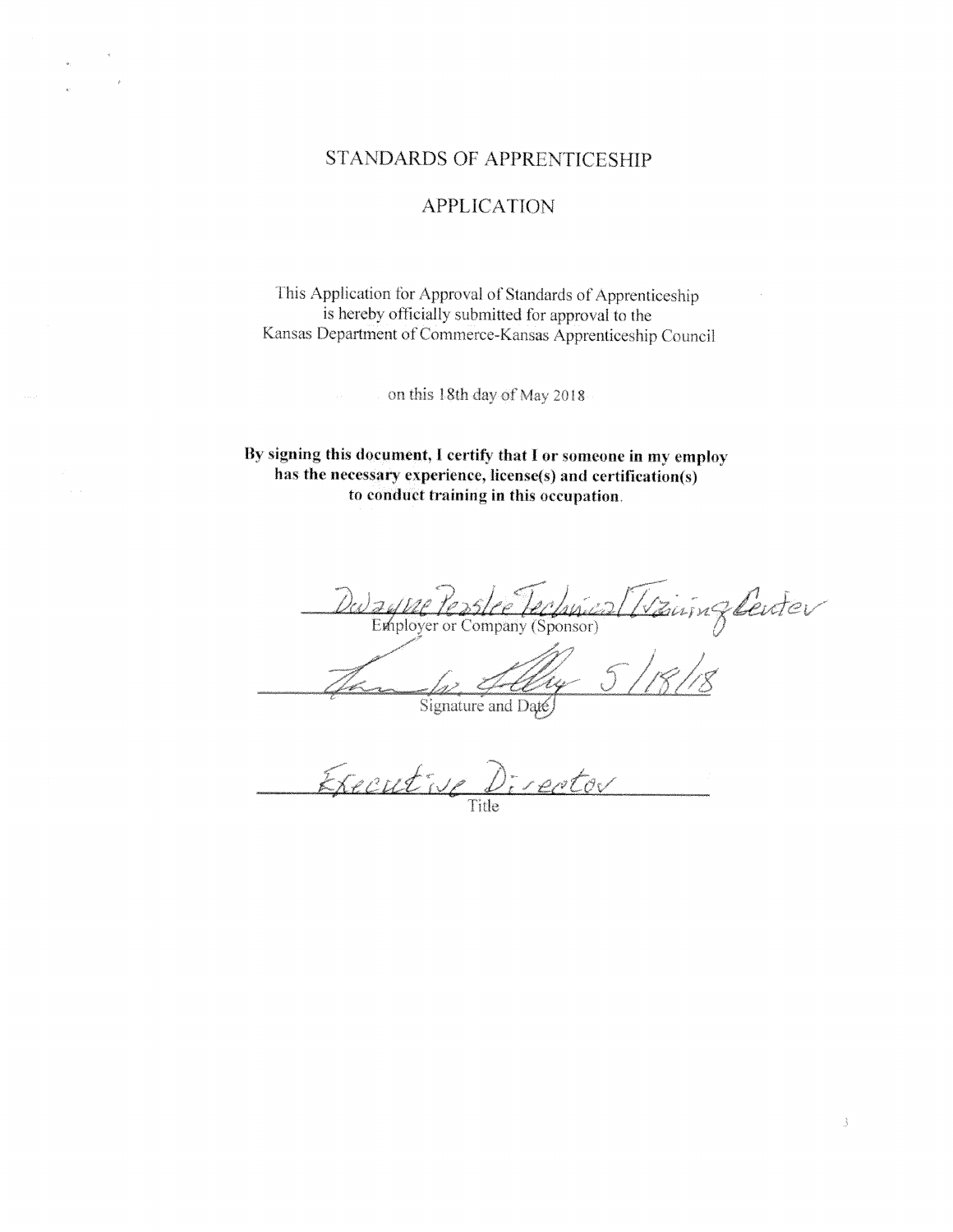# DEFINITIONS

| <b>EMPLOYER/</b><br><b>COMPANY</b>           | shall mean Dwayne Peaslee Technical Training Center (sponsor)                                                                                                                                                                                         |
|----------------------------------------------|-------------------------------------------------------------------------------------------------------------------------------------------------------------------------------------------------------------------------------------------------------|
| <b>APPRENTICESHIP</b><br><b>AGREEMENT</b>    | shall mean a written agreement between the employer and apprentice; each<br>agreement shall contain a clause, which makes these standards a part of such<br>agreement with the same effect as if expressly written therein.                           |
| <b>APPRENTICE</b>                            | shall mean an individual who has applied for and been accepted for an<br>apprenticeship to learn the trade of Industrial Maintenance Mechanic, outlined in<br>these standards, and who, with the employer, has a written apprenticeship<br>agreement. |
| <b>REGISTRATION</b><br><b>AGENCY</b>         | shall mean the Kansas Department of Commerce - State Apprenticeship Office.                                                                                                                                                                           |
| <b>STANDARDS OF</b><br><b>APPRENTICESHIP</b> | shall mean this entire document, including these definitions.                                                                                                                                                                                         |

# TERM OF APPRENTICESHIP PROGRAM

The term of apprenticeship, which for an individual apprentice may be measured either through the completion of the industry standard for on-the-job learning (at least 2,000 hours) (time-based approach). attainment of competency (competency—based approach). or <sup>a</sup> blend of the time—based and competencybased approaches (hybrid approach).

The time-based approac<sup>h</sup> measures skill acquisition through the individual apprentice's completion of at least 2,000 hours of on-the-job learning as described in a work process schedule.

The competency-based approach measures skill acquisition through the individual apprentice's successful demonstration of acquired skills and knowledge, as verified by the program sponsor. Programs utilizing this approach must still require apprentices to complete a minimum of 2,000 hours or one (1) year of on-the-job learning. The program standards must address how on-the-job learning will be integrated into the program, describe competencies, and identify an appropriate means of testing and evaluation for such competencies.

The hybrid approac<sup>h</sup> measures the individual apprentice's skill acquisition through <sup>a</sup> combination of specified minimum number of hours of on-the-job learning and the successful demonstration of competency as described in a work process schedule.

This program will utilize the competency-based approach. The term of apprenticeship shall be 4,000 hours of reasonably continuous employment, including the probationary period, plus a minimum of 144 hours of related technical instruction each year of the term. In the event the apprentices are required to work overtime, they shall receive credit on the term of apprenticeship for only the actual hours worked.

The apprentice's progress in each phase of apprenticeship may be determined on the credited hours. Therefore, an apprentice who, by unusual aptitude and industry, or because of past education and/or practical experience, achieves the desired level of attainment in one phase of the apprenticeship in less than. the time designated, may be advanced to the next phase. The determination of such achievement in less than the usual scheduled hours shall be made by the employer.

The employer intends and expects to give the apprentice continuous employment. However, the employer reserves the right to suspend the apprentice whenever conditions of business make that necessary. Any apprentice whose term of apprenticeship is suspended for such reason will be given the opportunity of reemployment before an additional apprentice is employed.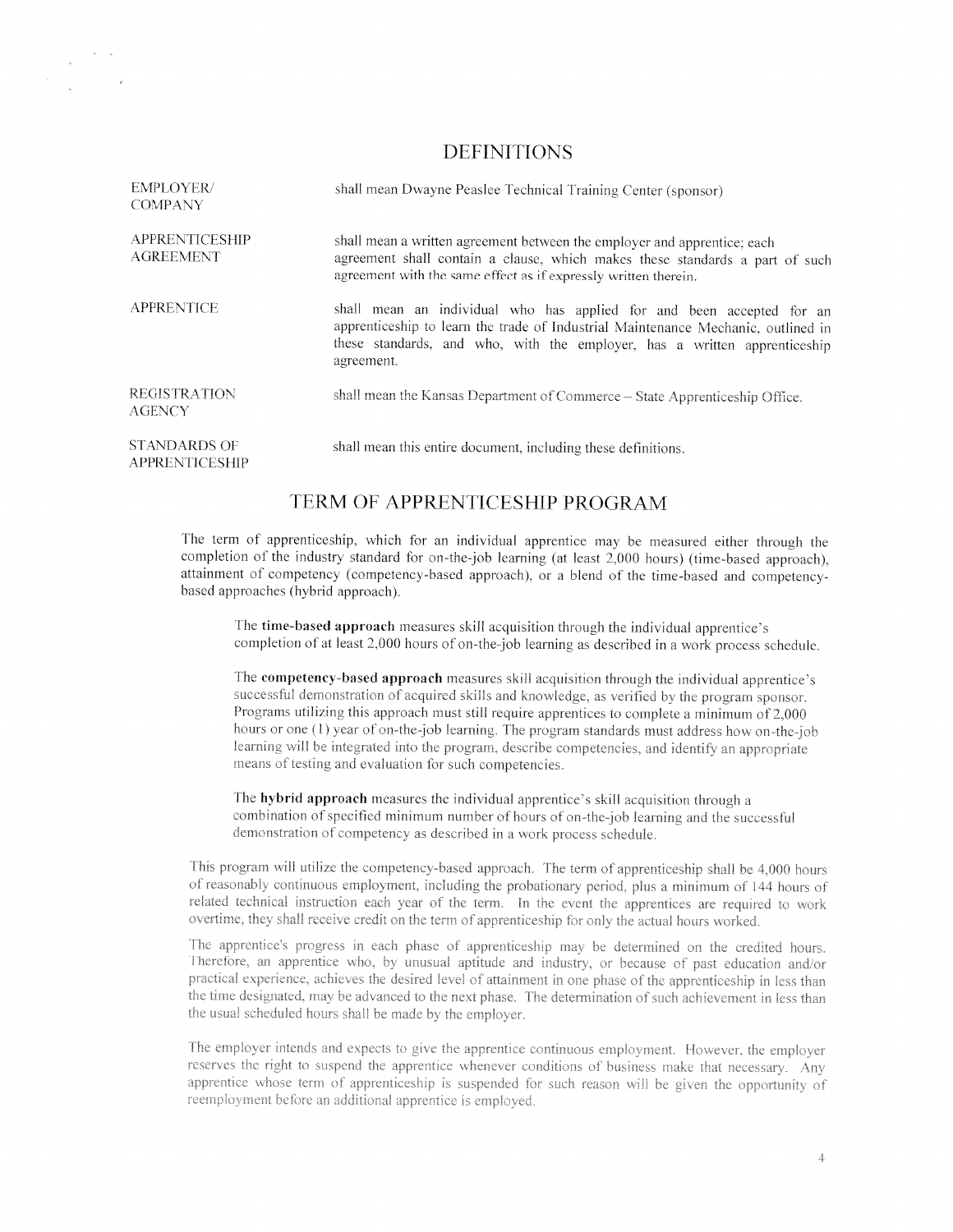# WORK EXPERIENCE

The apprentice shall be taught the use, care and effective handling of all tools and equipment commonly used in the occupation. The apprentices shall he <sup>g</sup>iven work experience and training in the occupation to assure them the skill and proficiency that characterizes a qualified journey worker/mentor as herein defined. Such on-the-job learning (OJL) shall be carried on under the direction and guidance of a qualified journey worker/mentor in the occupation.

The workday and workweek for apprentices, and the conditions associated therewith, shall be the same as those of other classifications of employees within the company doing comparable work.

A schedule of work processes to be included in this training is attached hereto.

# RELATED TECHNICAL INSTRUCTION

All apprentices shall be required to attend classes in subjects related to the occupation. One hundred fortyfour  $(144)$  hours per year is normally considered necessary. These classes may be given during or outside the regular working hours, depending upon available facilities. All time spent in such classes after regular working hours shall not be considered as hours of work. If required to attend classes during the regular working hours, the apprentices shall be compensated at their regular hourly rate. If, for any reason, classroom instruction is not practicable, the related technical instruction may be conducted by means of distance learning, correspondence, electronic, or company-sponsore<sup>d</sup> courses approve<sup>d</sup> by the Registration Agency

The amount of time to be devoted to each subject and the sequence they are to follow will depend upon the type of work being performed by the apprentice. It is intended that this classroom instruction shall be so integrated with the work that the apprentice and the company will receive the maximum benefits from such instruction.

Failure on the part of the apprentice to fulfill their obligation as to the related training studies and/or attendance, or their failure to maintain passing grades therein, shall constitute adequate cause for cancellation of their apprenticeship agreement.

An outline of the related technical instruction to be included in this training is attached hereto.

All related technical instruction Instructors must meet the State education requirements for a vocationaltechnical instructor in Kansas, or he <sup>a</sup> subject matter expert. which is an individual, such as <sup>a</sup> journey worker/mentor, who is recognized within an industry and by the employer as having expertise in this occupation.

## WAGE SCHEDULE

The apprentice shall be paid for each hour spent on the job at the following progressively increasing schedule of wages typically established on a percentage of the prevailing journey worker/mentor wage for the occupation. When the wages and full fringe benefits for the apprentices are established pursuant to Federal and State Statutes and Regulations, the applicable wages and full fringe benefits must be paid. The wages below are the minimum for participating companies. Period 1 is the minimum initial wage, period 2 is at the end of the first-year minimum wage and period 3 is the minimum journey worker wage.

|          | 25. a. Term:<br>$\Box$ Traditional<br>$X$ Competency<br>$\Box$ Hybrid | Period 1 |     |    |
|----------|-----------------------------------------------------------------------|----------|-----|----|
| с.<br>L. | 4,000 hours                                                           |          |     |    |
|          | b. Wage Rate<br>$\frac{9}{6}$ or $5X$                                 |          | 514 | an |

apprentice's wage rate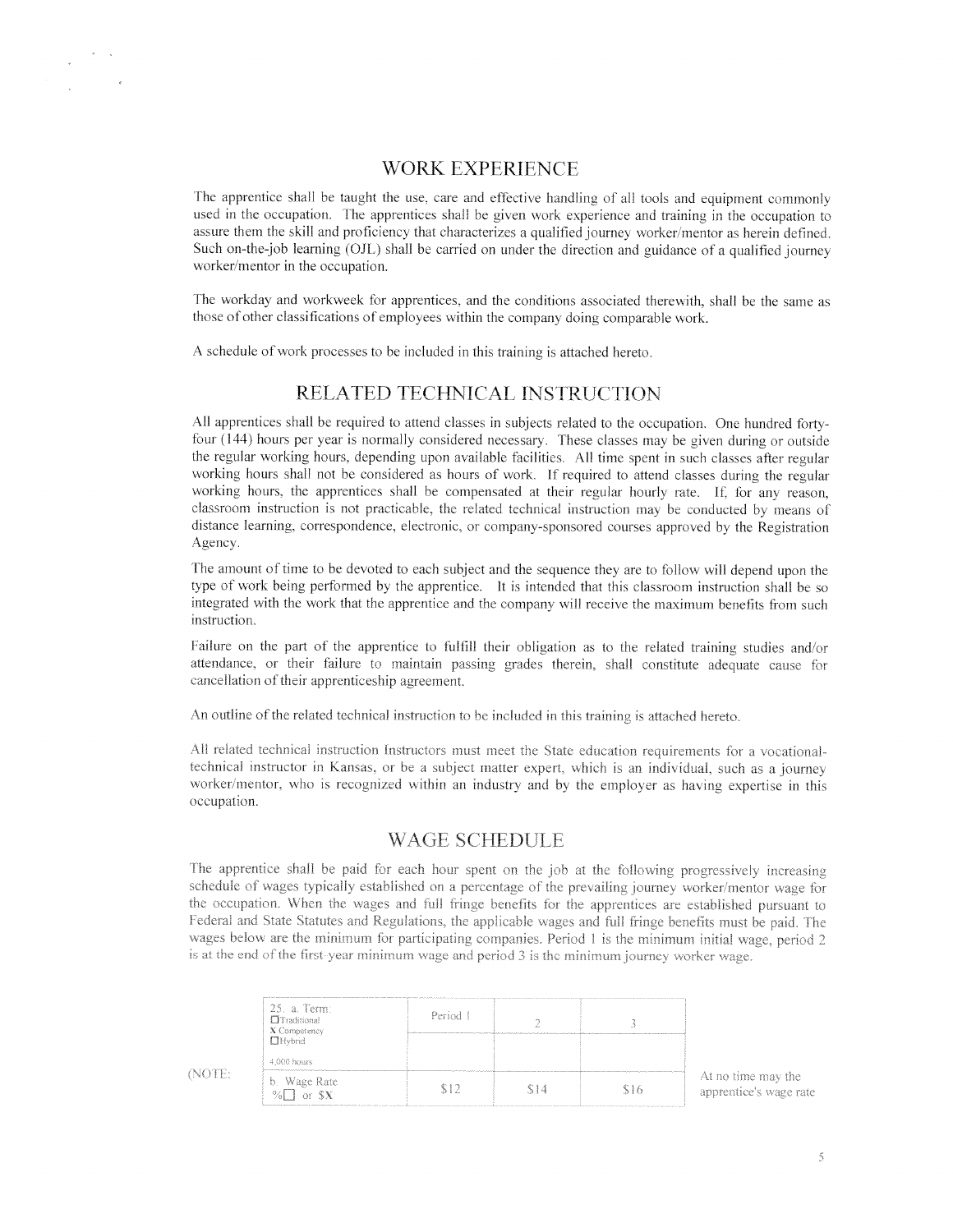be less than that required by any minimum wage law which may be legally applicable.)

The journey worker/mentor minimum wage rate as of September 13, 2014 is \$16 per hour.

# PERIODIC EXAMINATIONS

After the probationary period and before each period of advancement, or at any other time when conditions may wairant, the employer or an authorized representative may examine the apprentices to determine whether they have made satisfactory progress. If the apprentices' related training or work progress is found unsatisfactory, they may be required to repea<sup>t</sup> <sup>a</sup> process or series of processes in which they are deficient before advancing to the next wage classification. There shall be no more than one (1) additional extended period prior to the next scheduled advancement.

Should it be found that the apprentice does not have the ability or desire to continue the training and become a competent worker, the supervisor should recommend to the employer that the agreement be terminated, and such a finding shall be deemed adequate cause for the canceling of an apprenticeship agreement. The Registration Agency shall be notified in writing of any such cancellation.

# RATIO

The ratio of journey worker/mentor to apprentice is the ideal standard for training the maximum number of apprentices while insuring proper supervision, training, safety, and continuity of employment. No more apprentices shall he employed than can be <sup>g</sup>iven proper supervision on the job and afforded employment opportunity upon completion of the apprenticeship.

The minimum ratio of journey worker/mentor to apprentice shall be one  $(1)$  journey worker/mentor to one (3) apprentices.

# PROBATIONARY PERIOD

The first year of employment for the apprentice, after signing the apprenticeship agreement, shall be a probationary period. During this probationary period, the agreement may be canceled by the Registration Agency upon request of either party thereto. After the probationary period, the agreement may be canceled for due cause. "Due Cause" shall include, but not be limited to, infraction of company rules set up in accordance with company policy, or failure to meet the required standards of proficiency. Apprentices shall he <sup>g</sup>iven full credit for such period toward completion of their apprenticeship. The Registration Agency shall be advised promptly of all cancellations and terminations of apprenticeship agreements, whether during or after the probationary period.

An Apprentice will serve only one (1) probationary period throughout the term of this apprenticeship program regardless of transfer(s) to another employer.

## SAFETY AND HEALTH TRAINING

The employer shall instruct the apprentice in safe and healthful work practices and shall insure that the apprentice is trained in facilities and other environments that are in compliance with either: Occupational Safety and Health standards promulgated by the Secretary of Labor or State standards that have been found to be at least as effective as the Federal standards.

# QUALIFICATIONS FOR AND SELECTION OF APPRENTICES

## Qualitications:

 $\label{eq:2} \frac{1}{\left|\mathbf{z}\right|}\left|\frac{1}{\left|\mathbf{z}\right|}\right| \leq \frac{1}{\left|\mathbf{z}\right|}\left|\frac{1}{\left|\mathbf{z}\right|}\right| \leq \frac{1}{\left|\mathbf{z}\right|}$ 

Applicants accepted and indentured as apprentices shall meet the following basic qualifications: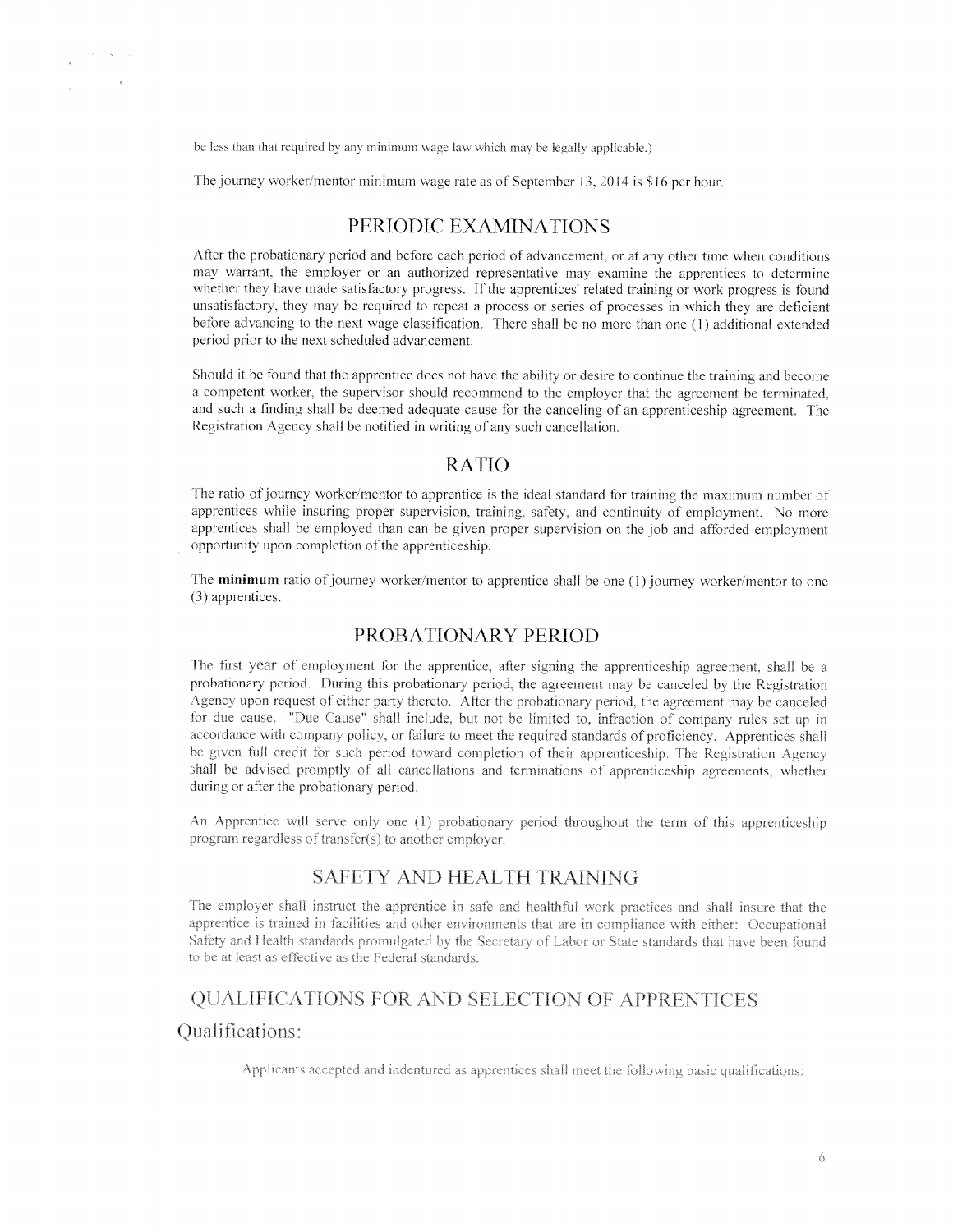- $i$ . Age: All applicants must be at least 18 years of age.
- ii. Education-High School Diploma or equivalent.
- iii. WorkKeys scores of 4 in Applied Math, Locating Information and Reading for information
- iv. Physical: Applicants must be able to perform the essential functions of the job.

# Selection:

The recruitment, selection, employment and training of apprentices during their apprenticeship shall be without discrimination because of race, color, religion, national origin or sex. The sponsor will take affirmative action to provide equa<sup>l</sup> opportunity in apprenticeship and will operate the apprenticeship program as required under the Kansas Plan of Equal Employment Opportunity in Apprenticeship and Title 29, Code of Federal Regulations. Part 30 as amended. A program sponsor who employs five (5) or more apprentices shall submit a written Affirmative Action Plan and Selection Procedure to the Registration Agency in conformity with the above regulation. Where appropriate, a sponsor may submit satisfactory evidence of compliance with an equal employment opportunity program providing for the selection of apprentices for affirmative action in apprenticeship including goals and timetables for women and minorities which has been approved as meeting the requirements of Title VII of the Civil Rights Act of 1964 as amended, or Executive Order 11246, as amended.

# APPRENTICESHIP AGREEMENT

Each apprentice shall be covered by a written apprenticeship agreement, signed by the employer and the apprentice. Such agreemen<sup>t</sup> shall contain <sup>a</sup> statement making the terms and conditions of these standards <sup>a</sup> part of the agreement, as if expressly written therein. For this reason, every apprentice shall read these standards before signing the agreement. A copy of each agreement shall be furnished to the apprentice, to the employer and to the Registration Agency.

The Apprenticeship Agreement does not constitute <sup>a</sup> certification under Title 29 CFR Part 5 for the employment of apprentices on Federally financed or assisted construction projects. Apprenticeship program sponsors are required to obtain a letter of certification from the Registration Agency for each individual project. The letter will identify the program sponsor, trade, project name and project location. It will list the registered apprentices working on the project with the last four (4) digits of their social security number. registration date and the percentage of journey worker/mentor wage rate the apprentice should be paid.

The transfer of an apprentice between apprenticeship programs and within an apprenticeship program must he based on agreemen<sup>t</sup> between the apprentice and the affected apprenticeship committees or program sponsors. and must comply with the following requirements:

The transferring apprentice must be provided a transcript of related technical instruction and onthe-job learning by the committee or program sponsor;

Transfer must be to the same occupation; and

A new apprenticeship agreement must be executed when the transfer occurs between program sponsors.

# CREDIT FOR PREVIOUS EXPERIENCE

All persons now employed by the company as apprentices will be placed under these apprenticeship standards and their agreements will be registered with the Registration Agency. Apprentices will be given full credit for the time they have served as such under a verbal or written agreement, whether previously employed by the company or elsewhere, and will be paid at the rate for the period to which such credit advances them,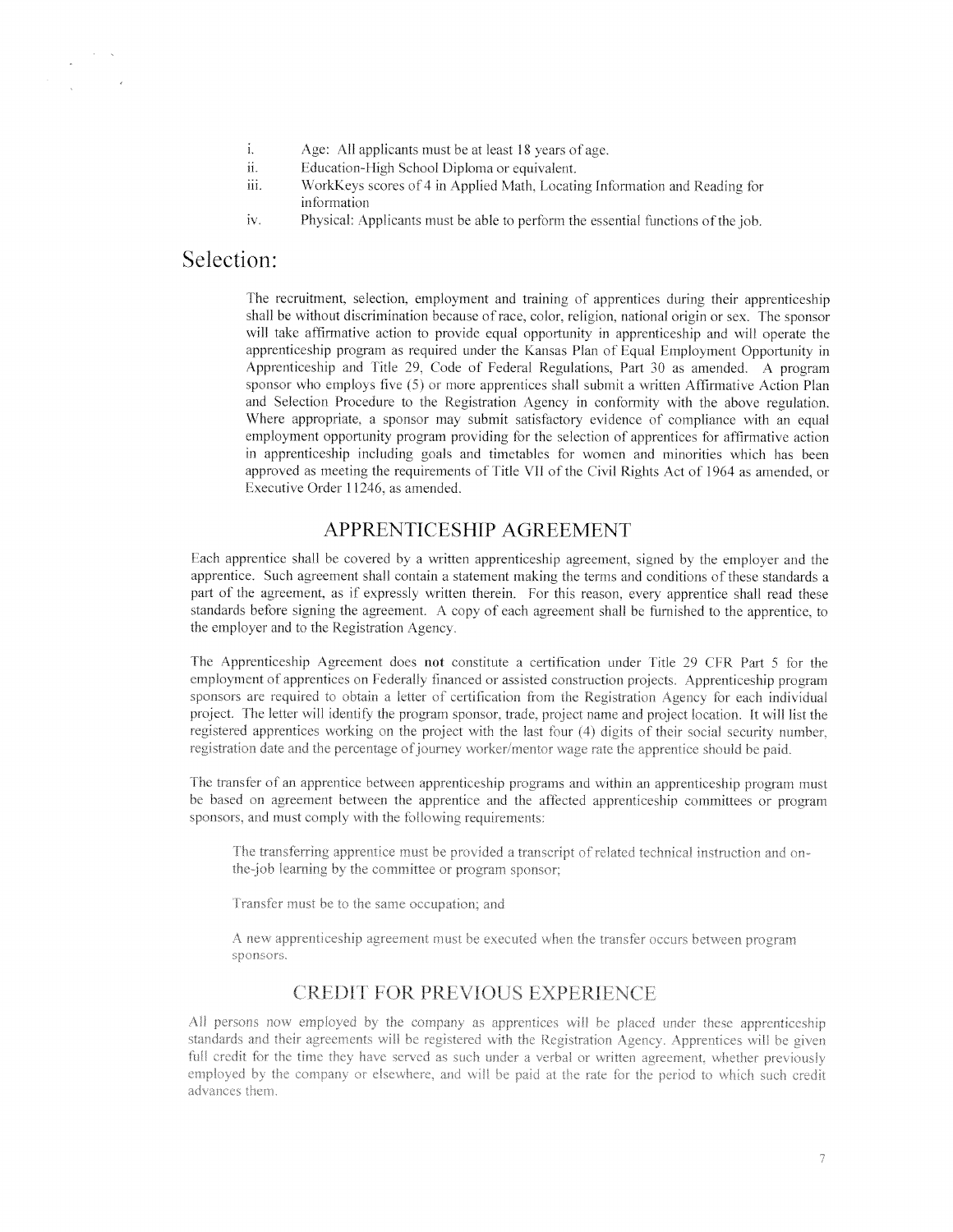Grandfathering of Apprentices:

 $\label{eq:2.1} \frac{1}{\sqrt{2\pi}}\int_0^1\frac{dx}{\sqrt{2\pi}\sqrt{2\pi}}\,dx$ 

 $\mathcal{A}^{\pm}$ 

The grandfather privilege pertains to those employees already working in the trade classification wherein apprentice registration is being requested. Apprentices being grandfathered must have been working for the employer for 30 days prior to initial request for registration of program standards.

# SUPERVISION OF APPRENTICES

Apprentices shall be under the general supervision of the management and under the direct supervision of a qualified journey worker/mentor in this occupation, appointed by the management, to serve as supervisor of apprentices. Such supervisor of apprentices is authorized to mose apprentices from one operation to another in accordance with the predetermined schedule of work training, or as the need arises due to operating conditions.

## CERTIFICATE OF COMPLETION

Upon satisfactory completion of the requirements of the apprenticeship as established herein, the employer shall certify the name of the completing apprentice to the Registration Agency and recommend that <sup>a</sup> "Completion of Apprenticeship" certificate be issued in the name of the apprentice.

# REGISTRATION OF APPRENTICESHIP STANDARDS

These standards of apprenticeship will, upon adoption by the employer, be promptly registered and copies filed with the Registration Agency. The employer reserves the right to discontinue the apprenticeship program at any time asset forth herein, including any modifications or amendments thereto. The Registration Agency shall be notified promptly of any decision to cancel the program.

These standards of apprenticeship may be amended at any time provided that no amendment or modification adopted shall alter any apprenticeship agreemen<sup>t</sup> in force at the time of such change without the consent of the apprentice involved. Such amendment shall be submitted to the Registration Agency before being placed in effect. A copy of each amendment adopted will also be furnished to each apprentice employed by the company.

# NOTICE TO REGISTRATION AGENCY

The Registration Agency shall be notified promptly of all new indentures, suspensions for any reason, reinstatements, cancellations, and completions.

Cancelation of apprenticeship agreements during the probationary period will not have an adverse impact on <sup>a</sup> sponsor's completion rate unless there is <sup>a</sup> consistent pattern of eancelations during the probationary period.

# ADJUSTING DIFFERENCES/COMPLAINT PROCEDURES

**Title.29 CFR 29.5 (b)(21)** For issues regarding wages, hours, working conditions, and other issues that may be covered by a Collective Bargaining Agreement, if any, apprentices may seek resolution through any applicable grievance and arbitration procedures contained in the articles of a CBA.

The Sponsor will hear and resolve all complaints of violations concerning the Apprenticeship Agreement and the Registered Apprenticeship Standards, for which written notification is received within fifteen  $(15)$  days of violations. The Sponsor will make such rulings as it deems necessary in each individual case and within thirty (30) days of receiving the written notification. Either party to the Apprenticeship It with the Registration Agency for an interpretation of Standards over which differences occur. The name and address of the appropriate authority to receive, process and make disposition of complaints is: (sponsor inserts applicable information here).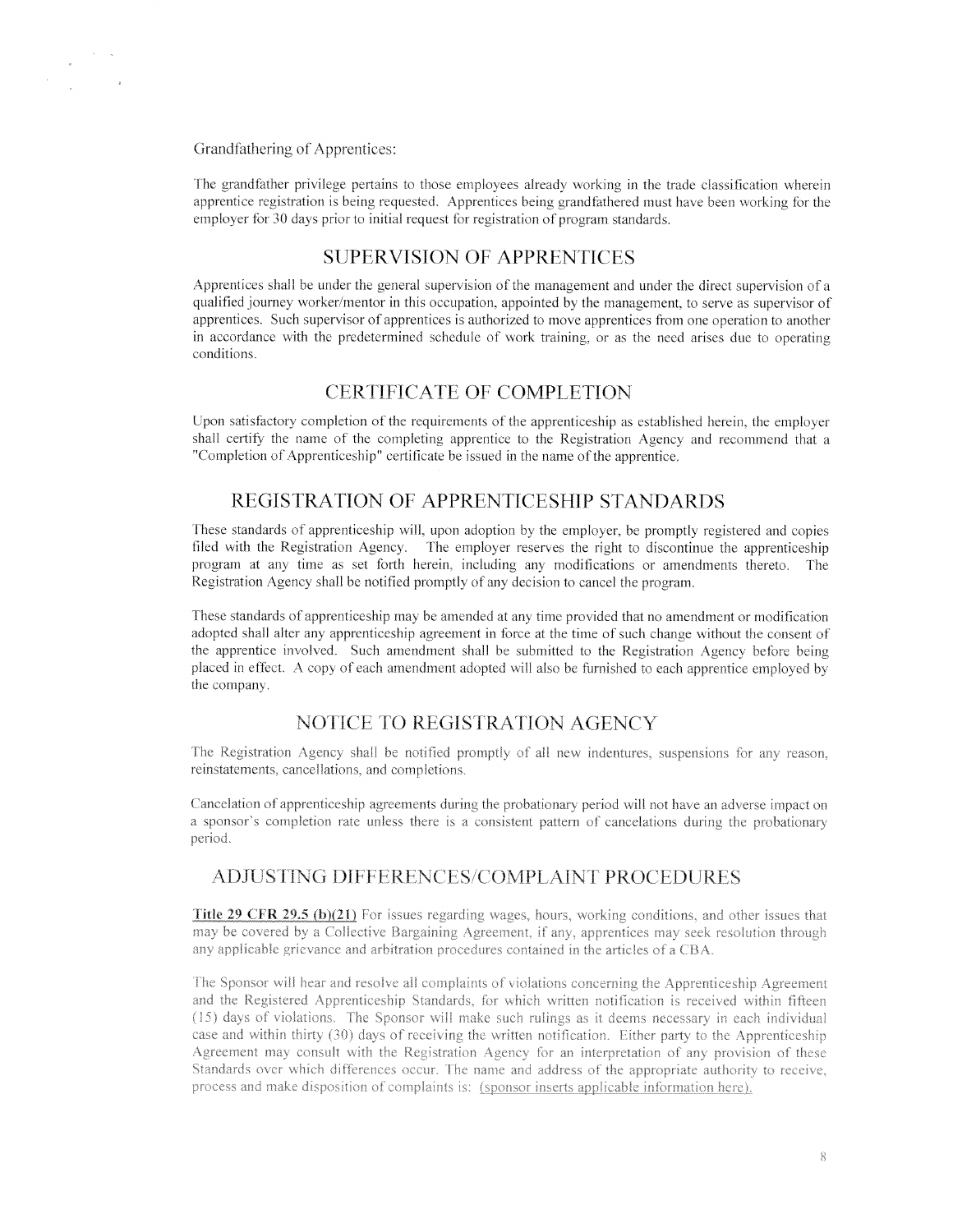Title 29 CFR 30.11 Any apprentice or applicant for apprenticeship who believes that he/she has been discriminated against on the basis of race. color. religion. national origin, or sex, with regar<sup>d</sup> to apprenticeship or that the equal opportunity standards with respect to his/her selection have not been followed in the operation of <sup>a</sup> Registered Apprenticeship program. may personally or through an authorized representative, tile <sup>a</sup> complaint with the Registration Agency or, at the apprentice or applicant's election, with the private review body established by the program sponsor (if applicable).

The complaint will be in writing and will be signed by the complainant. It must include the name, address, and telephone number of the person allegedly discriminated against, the program sponsor involved, and a brief description of the circumstances of the failure to apply equal opportunity standards.

The complaint must be filed not later than one hundred eighty (180) days from the date of the alleged discrimination or specitied failure to follow the equa<sup>l</sup> opportunity standards. and in the case of complaints filed directly with the review body designated by the program sponsor to review such complaints, any referral of such complaint by the complainant to the Registration Agency must occur within the time limitation stated above or thirty  $(30)$  days from the final decision of such review body. whichever is later. The time may be extended by the Registration Agency for good cause shown.

Complaints of harassment in the Registered Apprenticeship program may be filed and processe<sup>d</sup> under Title 29, CFR, Part 30, and the procedures as set forth above.

The Sponsor will provide written notice of their complaint procedure to all applicants for apprenticeship and all apprentices.

# CONFORMANCE WTTH STATE AND FEDERAL LAWS

No section of these standards of apprenticeship shall be construed as permitting violation of any law of the State of Kansas or of the United States.

## MAINTENANCE OF RECORDS

The employer shall maintain complete records on each apprentice, covering all details of their selection and apprenticeship, includine work progress, attendance and progress in related training.

The employer will also maintain complete records of the selection process applied to each applicant for apprenticeship for at least five (5) years from the date of application.

#### CONSULTANT

Advice and assistance in the successful operation of this apprenticeship program will be available at any time, upon request by the employer, from representatives of the Kansas Department of Commerce - State Apprenticeship Office.

Contact information:

Gary Westerman State Manager: Veteran Employment Services/ Registered Apprenticeship

Programs

.2 West 6th Street, Suite A Junction City, KS 66441 Phone: 785.762.8870 Cell: 785.230.9456 Fax: 785.762,3078 TTY: 711 or (800) 766.3277 www.KansasApprenticeship.org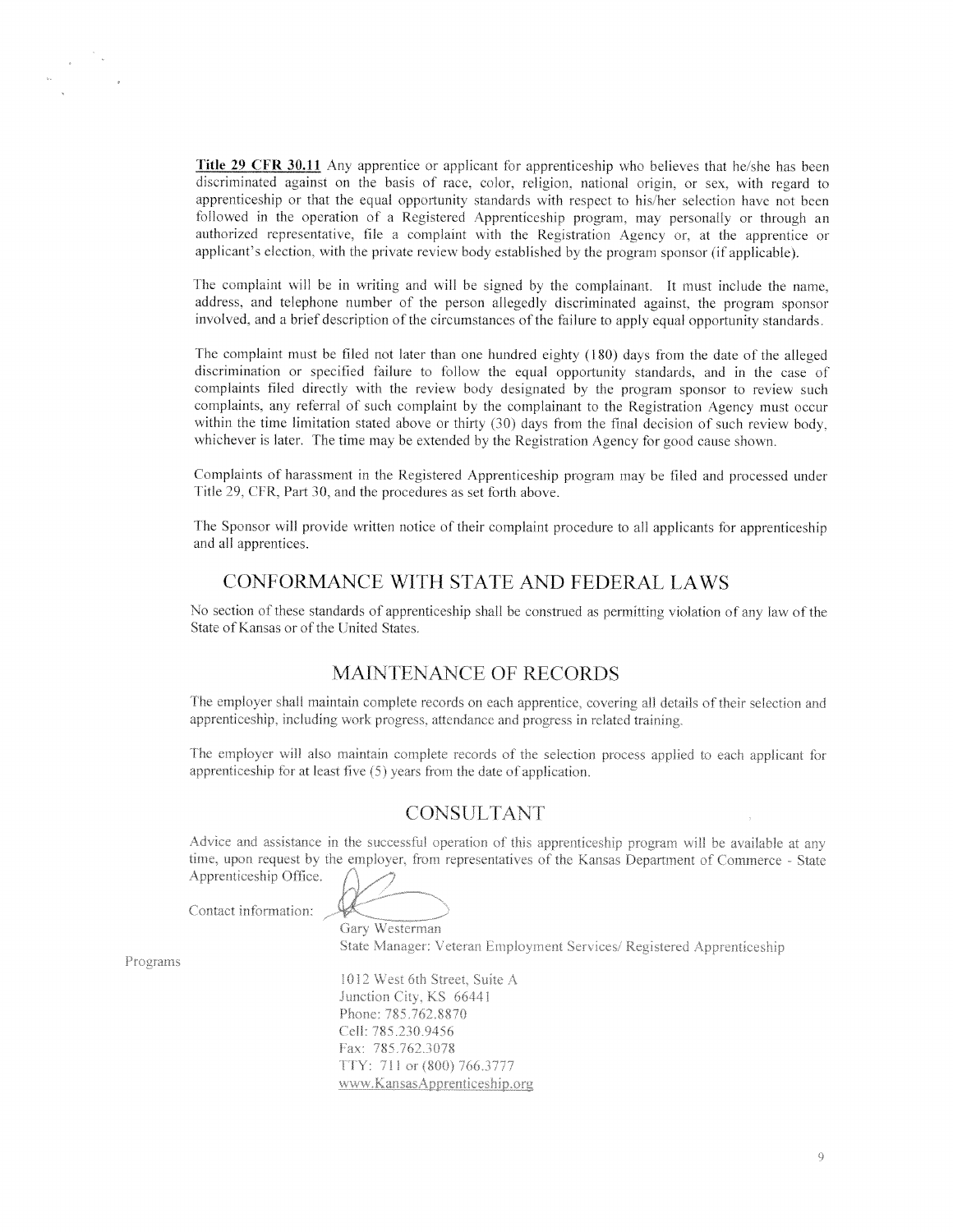# WORK EXPERIENCE

The apprentice is responsible for the documentation of all work experience and will provide this documentation to the sponsor to verify satisfactory progress through the apprenticeship program. The apprentice shall he taught the use, care and effective handling of all tools and equipment commonly used in the occupation. The apprentices shall be given work experience and training in the occupation to assure them the skill and proficiency that characterizes a qualified journey worker/mentor as herein defined. Such on-thejob learning (OJL) shall be carried on under the direction and guidance of a qualified journey worker/mentor in the occupation. No apprentice will be allowed to work overtime if it interferes with attendance with apprentice's RTI.

The workday and workweek for apprentices, and the conditions associated therewith, shall be the same as those of other classifications of employees within the company doing comparable work.

A schedule of work processes to be included in this training is attached hereto.

#### ON-THE-iOB LEARNNG

#### PRELIMINARY WORK (60 hours):

- $\bullet$ Learning the names and uses of the equipment used in the trade:
- • Learning the names and uses of the various tools used in assembling this material. care of these tools, and other instructions necessary to familiarize the apprentice with the material and tools of the trade.

BRANCH CIRCUITS (rough-in and trim outlets, lighting, outdoor circuits) (1,000 hours)

SERVICES AND EQUIPMENT (appliances, HVAC, etc.) (440 hours)

REMODELING (250 hours)

SPECIALIZED SYSTEMS (life safety, intercom, telephone, etc) (250 hours)

# RELATED TECHNICAL INSTRUCTION

All apprentices shall be required to attend classes in subjects related to the occupation. One hundred fortyfour  $(144)$  hours per year is normally considered necessary. These classes may be given during or outside the regular working hours, depending upon available facilities. All time spent in such classes after regular working hours shall not be considered as hours of work. If required to attend classes during the regular working hours, the apprentices shall be compensated at their regular hourly rate. If, for any reason, classroom instruction is not practicable, the related technical instruction may be conducted by means of distance learning, correspondence, electronic, or company-sponsored courses approved by the Registration Agency.

The amount of time to be devoted to each subject and the sequence they are to follow will depend upon the 2. DUI LUI HIUU UV UIU ADDIUHILIUU. – IL IS HILUNGUU LIHAL HIIS CHASKROM INSTRICTION integrated with the work that the apprentice and the company will receive the maximum benefits from such instruction.